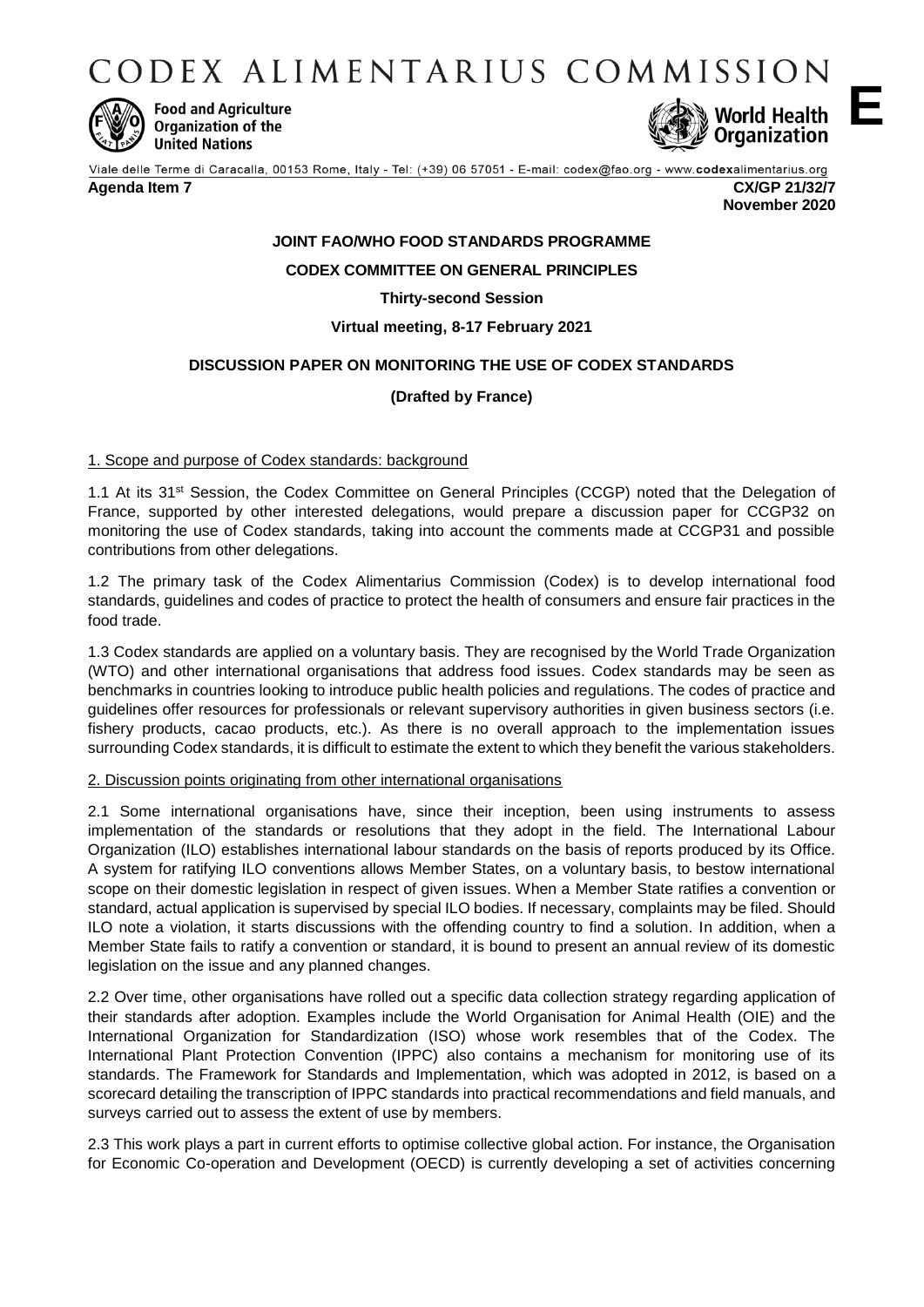best practice principles for regulatory policy at international level. In a 2016 report<sup>1</sup> which examined inputs from over 50 international organisations, OECD noted poor knowledge as regards the conditions and the level of use of international standards.

2.4 Broadly speaking, organisations leverage information relating to use of their standards to:

- Know whether the standards are useful for the authorities of Member States or other stakeholders
- Understand the challenges raised for uptake of their standards by Member States or other stakeholders
- Find relevant solutions when problems arise owing to failure to apply standards by fostering interaction with the member(s) in question
- Identify and, if necessary, revoke or revise unused standards
- Roll out or develop resources for expanding capabilities which are tailored to countries' requirements
- Improve their standard-setting process
- Support the drafting of their strategic guidance documents

#### 3. Activities undertaken as part of Codex

3.1 Until 2005, there was a Codex Acceptance Procedure in the Procedural Manual. The aim was to encourage each Member Country and Member Organisation to declare, for each Codex standard, the extent to which it would apply in its country and to provide, where applicable, a provisional timetable.

3.2 There were four options for the Codex Acceptance Procedure: full acceptance, acceptance with specific deviation (which should then be detailed), declaration of free distribution and non-application. In the latter case, governments had to also mention the reasons and state whether and when they intended to apply the provisions contained in the Codex standards. The procedure was finally abolished at the 28th Session of the Codex Alimentarius Commission in 2005, essentially due to the fact that Codex Members did not apply it in practice.

3.3 As part of the Regular Review of Codex Work Management, in 2018, the Codex Secretariat looked at collaboration with other international standard-setting organisations.<sup>2</sup> The review was based on a survey of 18 organisations having Codex observer status that are involved in standard-setting. It found that:

- A number of organisations had introduced effective mechanisms for periodic review of standards. In some cases, the system included information on use of the standards.
- The organisations consider that new information technologies represent a chance to bolster knowledge at international level
- Overall, problems with monitoring and managing standards were mentioned

3.4 One of the document's conclusions was that the standard-setting organisations that were polled are generally confronted, in the same way as Codex, with the issue of managing standards following their adoption. It was recommended to consider the options for setting up a structure for following up on Codex standards and for enabling the Codex Secretariat to monitor OECD's work on best practice principles for regulatory policy.

3.5 The FAO/WHO Regional Coordinating Committees (RCCs) were tasked with promoting use of the standards at regional level as part of their revitalisation as from 2014. Information was initially gathered through circular letters requesting comments that were sent to all Members in a region. As the response rates were poor, in 2016, it was decided to use an online questionnaire instead.

3.6 The relevance of introducing a systematic approach to using Codex standards was again raised during the examination of a discussion paper on emerging and future issues of relevance to CCGP at this committee's 31<sup>st</sup> Session (March 2019). Concerning this question, CCGP felt that it would be beneficial to have a better overview of application of Codex standards whilst underscoring the following points:

3.6.1 There are several ways of "using" Codex standards: some standards such as Maximum Residue Limits (MRLs) for pesticides or veterinary drugs are presented in such a way as to allow the competent authorities to decide whether nor not it is opportune to include them "as is" in domestic regulations. Other complex texts such as codes of practice are not intended to be introduced into national

<sup>1</sup> <sup>1</sup> OECD (2016), International Regulatory Co-operation: The Role of International Organisations in Fostering Better Rules of Globalisation, OECD Publishing, Paris, https://doi.org/10.1787/9789264244047-en.

<sup>2</sup> CX/CAC 18/41/13.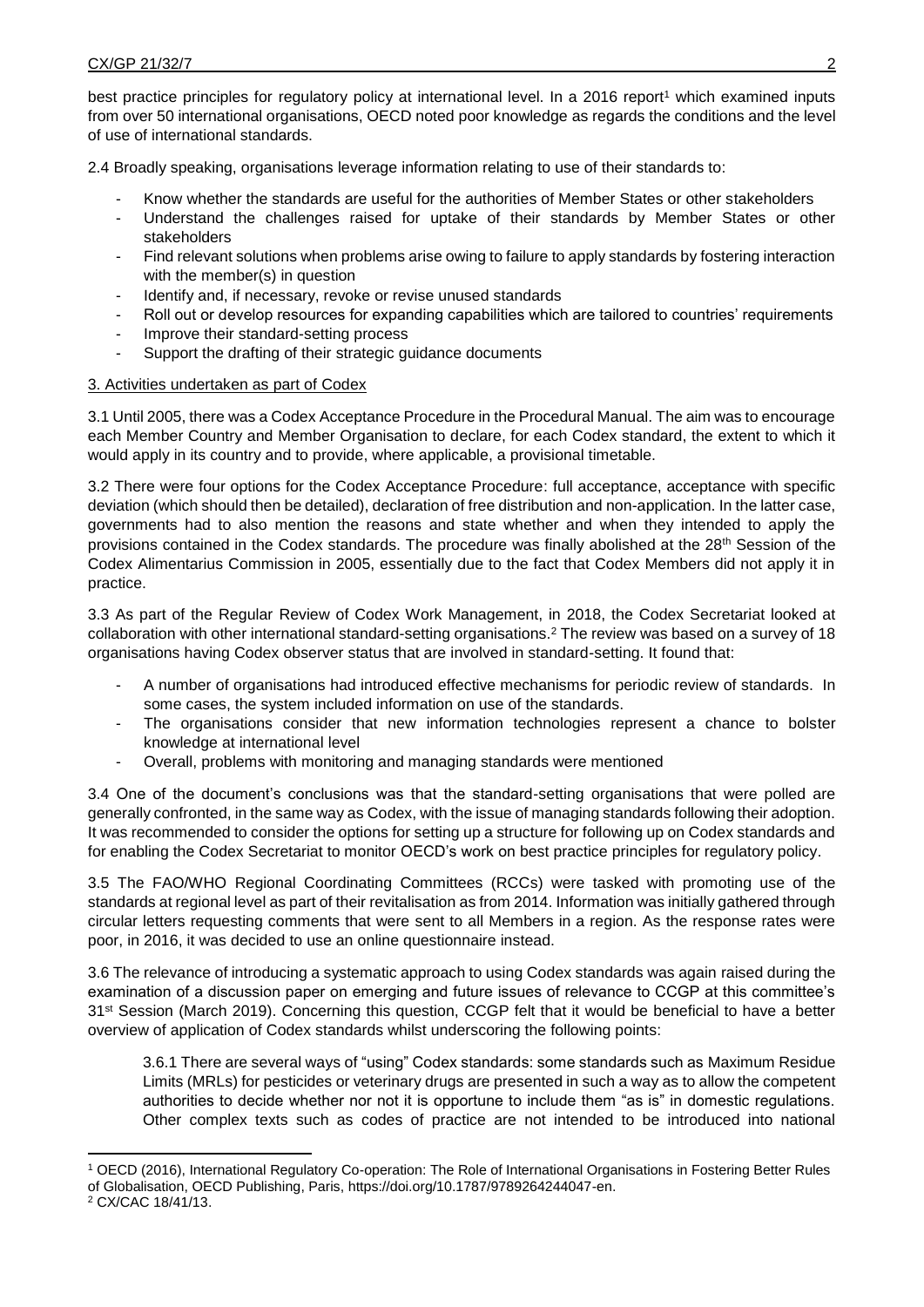legislation as such but may be useful for structuring agri-food sectors or for training programs. In other cases, certain sections of a standard or scientific assessment phase conducted upstream may be factored in by the competent authorities without the latter electing to apply the entire text or its provisions. This means that we should therefore define "use" as part of the activities surrounding this issue. This point could make it more complicated to monitor use of the standards.

3.6.2 Codex standards are primarily intended to facilitate international trade but they can also be used to help draft domestic regulations. This means that national production should also be considered as one of the relevant sources. As a result, information gathering may be resource intensive.

3.6.3 Information gathering must be based on trust from all Codex members. Under no circumstances should information collected in this way be used in respect of specific trade issues. Conversely, as Codex standards are not mandatory, feedback could help Codex understand how standards are implemented and how countries can best be assisted.

3.6.4 Codex should endeavour to learn from the ongoing work of other international standard setting bodies in this area, especially OIE. OIE and other international standard-setters have stated that they are available to cooperate with *Codex Alimentarius* and its Members if the latter decide to bolster knowledge of how Codex standards are used.<sup>3</sup>

3.7 At the end of this discussion, CCGP members, acknowledging the growing interest in having better knowledge of use of the standards, entrusted France with preparing a discussion paper for CCGP32.

3.8 In tandem, this question was comprehensively addressed as part of drawing up the Codex Strategic Plan 2020-2025, <sup>4</sup> which was adopted in July 2019. Goal 3 ("Increase impact through the recognition and use of Codex standards") aims to promote the relevance of Codex standards and their use by public authorities and other stakeholders. In particular, operational Objective 3.3, "Recognise and promote the use and impact of Codex standards" commits Codex to take the following initiative: "Having a mechanism/tool to measure the impact of Codex standards developed and piloted". It is planned to gauge advances in this direction through an annual progress report. When the Strategic Plan was adopted, CAC also agreed that the RCCs should be primarily responsible for the development of the roadmap for its implementation. 5

### 4. Discussions conducted as part of the RCCs

4.1 The six RCCs held plenary sessions between September and December 2019. The agenda for each RCC meeting included an examination of the results of the Codex Secretariat's survey into use of Codex standards in the region.

4.2 The previous 2016 survey concentrated on MRLs for pesticides, three general subject standards (General Standard for Contaminants and Toxins in Food and Feed, General Standard for the Labelling of Pre-packaged Foods, General Standard for Food Additives) and the General Principles of Food Hygiene. Although response rates varied according to the region, they were higher than with the circular letter system. It was also noted that Members' level of use was dictated by the nature and purpose of the Codex standard under review: the General Principles of Food Hygiene were applied by the majority of countries in the different regions whereas the general subject standards had often only been partially adopted. For their part, the MRLs for pesticides were applied on a case by case basis as part of domestic legislation.

4.3 The second survey (2019) focused on a new set of standards: MRLs for veterinary drugs in foods, two Codex texts on antimicrobial resistance (Guidelines for Risk Analysis of Foodborne Antimicrobial Resistance and Code of Practice to Minimize and Contain Antimicrobial Resistance) and the Guidelines for the design of control measures for street-vended foods. The survey also enabled the following roadblocks to countries' adoption of the Codex standards to be pinpointed:

4.3.1 Lack of awareness and limited uptake of Codex standards by agri-food businesses

4.3.2 Duration/delay of national implementation processes

4.3.3 Lack of the financial and human resources required to enact Codex standards in domestic regulations

1

<sup>3</sup> Comments from OIE (GP/31 CRD/02), Comments from ISO (GP/31 CRD/03).

<sup>4</sup> <http://www.fao.org/3/ca5645en/CA5645EN.pdf>

<sup>5</sup> REP19/CAC, par. 122.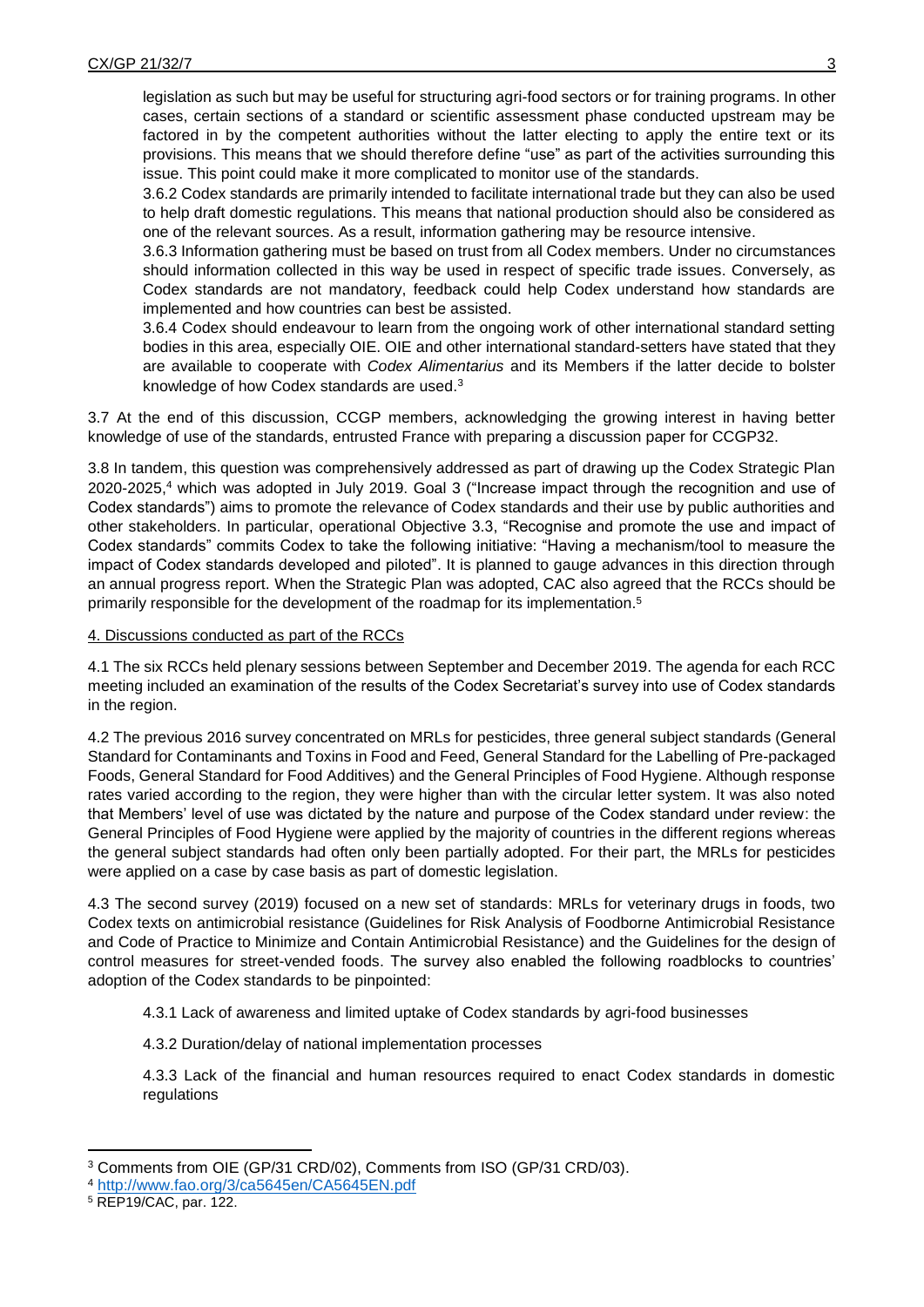4.3.4 Some Codex standards are highly general and therefore not always adaptable to specific national contexts

4.3.5 Different methodological approaches at national and Codex levels may limit options for use of a number of Codex standards, in particular as regards quantitative thresholds (for instance, MRLs)

4.4 The RCCs were also asked about the interest noted in the region for the Secretariat's surveys on this topic and about the standards which could be the subject of future surveys. Answers varied according to the region. Overall, the RCCs flagged up interest for the survey conducted to raise awareness of use of the Codex standards. Problems deriving from non-application of the Codex standards were also mentioned on several occasions, with Codex Members considering that such circumstances compromise the standards' reputation as global benchmarks for food safety and the food quality.

4.5 The RCCs underscored the fact that this survey was connected to both Goal 3 of the Codex Strategic Plan 2020-2025 and the discussions highlighted at CCGP31.

4.6 It was nevertheless noted that conducting studies only provides information on the extent of use of the standards at a given time which is therefore very limited. Furthermore, the lack of resources (time, consultations with the various stakeholders) needed to answer the questionnaire was a factor explaining Members' inability to fill it in and the sometimes disappointing response rates. In light of these problems, the RCCs broadly considered that more frequent surveys were not advisable (they are currently conducted on a biennial basis).

4.7 A number of options were mentioned to extend or supplement the regional surveys:

- Consider setting up a mechanism for more structured monitoring of implementation of the standards, by addressing this issue permanently and directly at global level
- Ask the WTO Secretariat to present examples of trade disputes in which Codex standards have been mentioned with an eye to better understanding the circumstances in which it may be difficult for countries to apply the Codex standards
- Members stated that they were especially interested in having additional information on the use of certain codes of practice (for instance for contaminants), commodity standards in general, standards elaborated by committees which have adjourned *sine die* and texts from the Codex Committee on Food Import and Export Inspection and Certification Systems (CCFICS).
- 4.8 During the 78th Formal Meeting of the WTO's SPS Committee, held in November 2020, the Members' attention was drawn to the ongoing work of the World Organisation for Animal Health (OIE) to initiate an Observatory project with the aim of assessing the implementation of standards and to the current discussions within Codex in order to achieve a similar goal. Members of the Committee stated that it should support such initiatives.

#### 5. Other currently available data and sources

5.1 Some of the work carried out by FAO and WHO in relation to Codex generates other data which can help monitor use of the standards:

5.1.1 The Legal Services for Development of the FAO Legal Office have developed FAOLEX, a database of national legislation, policies and bilateral agreements on food, agriculture and natural resources management. The database contains information on food safety and fair practices in trading food which are the subject of Codex standards. FAOLEX is constantly being updated, with an average of 8,000 new entries per year. With a core function of advising FAO Members on legal and institutional means to promote and regulate national development and international cooperation in the food and agriculture sector, FAOLEX contains legal and policy documents drawn from more than 200 countries, territories and regional economic integration organizations. To access FAOLEX, click here: [http://www.fao.org/faolex/en/.](http://www.fao.org/faolex/en/)

Nevertheless, the references supplied by FAOLEX do not constitute official communications and are only provided for information purposes. Moreover, there is no evidence to suggest that the competent authorities of Codex Members are aware of this platform, that they use it and verify the information presented.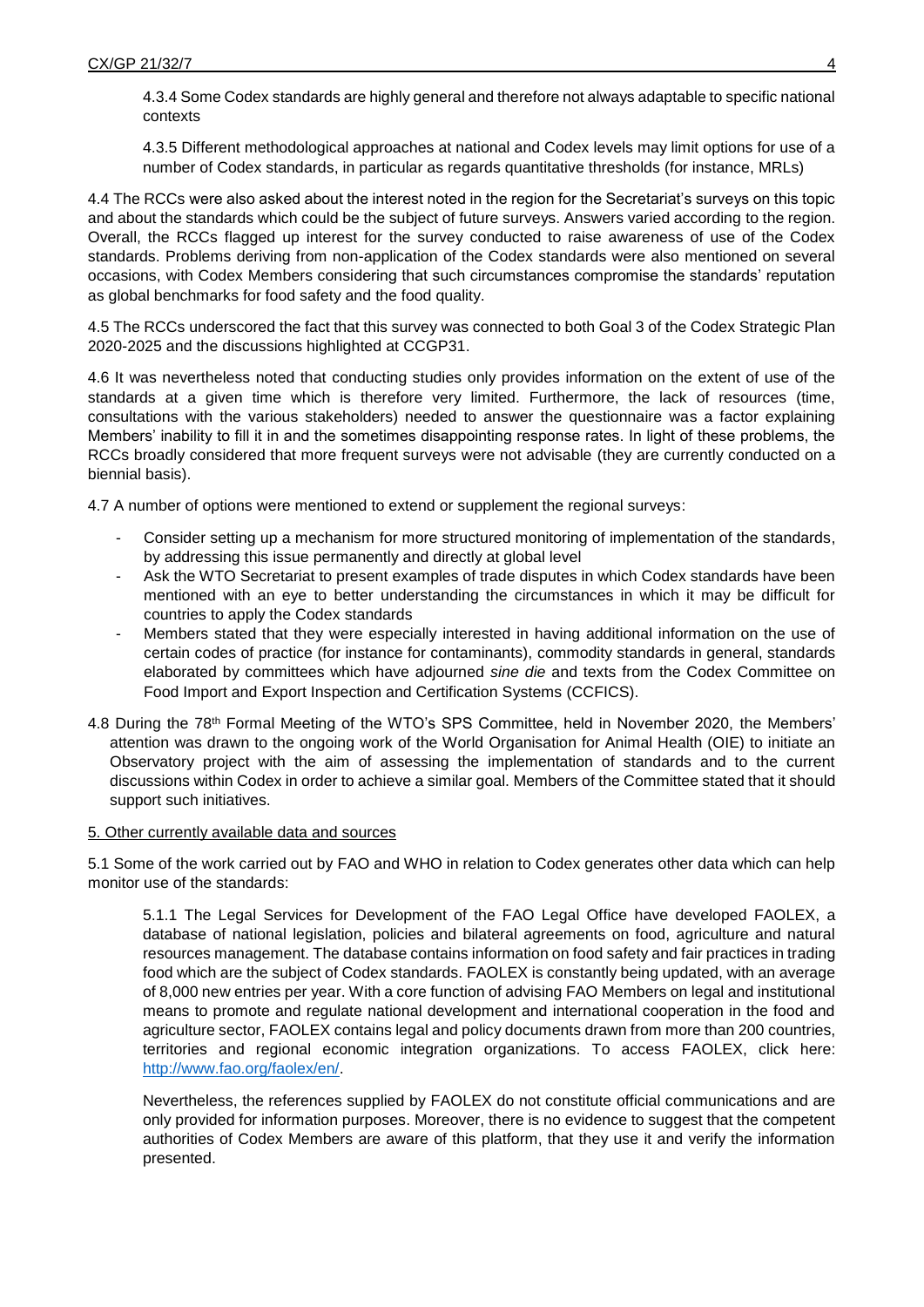5.1.2 In a number of fields, Codex standards help Member States introduce management procedures and may be based on electronic systems or theme-based platforms. For instance, for biotechnologies, the FAO GM Foods Platform [\(http://www.fao.org/food/food-safety-quality/gm-foods-platform/en/\)](http://www.fao.org/food/food-safety-quality/gm-foods-platform/en/) gathers data from Codex Members under the Codex Guideline for the conduct of food safety assessment of foods derived from recombinant-DNA plants (CAC/GL 45-2003, Annex 3). These platforms contain a wealth of information originating from FAO Member States.

5.2 Other stakeholders also hold information on certain specific issues connected with use of the standards:

5.2.1 Issues subject to notifications of trade concerns to WTO may provide insight into problems with understanding or implementing Codex standards. In 2017, FAO and WTO jointly published an analysis of connections between Codex's work and the activities of WTO's SPS and TBT Committees (https://www.wto.org/english/res\_e/booksp\_e/tradefoodfao17\_e.pdf).<sup>6</sup>

5.2.2 Together with the United Nations Department for Economic and Social Affairs (UNDESA) and the International Trade Centre (ITC), WTO has developed an IT resource for monitoring SPS and TBT notifications. This electronic platform, which is called ePing [\(https://www.epingalert.org/fr\)](https://www.epingalert.org/fr), can be accessed by all stakeholder profiles and is based on sharing information on trade requirements for a category of agricultural and food products and on changes thereto. Data collected by WTO and ePing makes a telling contribution to facilitating international trade but highlight problems related to nonapplication of the standards and therefore fails to provide an overall vision of global application of Codex standards. Furthermore, the data is produced to foster dispute settlement between WTO Members and not for the general improvement of the system.

5.2.3 The aim of a number of development programmes is to help implement benchmark standards, including Codex standards. This is the case for the Standards and Trade Development Facility (STDF) which is a global partnership involving, inter alia, FAO, WHO, OIE, WTO and the World Bank Group. These programmes testify to the problems with implementation of certain Codex standards by the Members.

5.2.4 At domestic level, a number of Codex Member States record information on the extent of application of Codex Standards. For instance, when appropriate, there may be mechanisms for automatically enacting newly-adopted Codex standards in domestic regulations. Such mechanisms may generate information of relevance for monitoring use of the standards.

#### 6. Analysis

**.** 

6.1 Codex Members are increasingly interested in how Codex standards are used both from a qualitative (i.e. what are the options for use of the standards) and quantitative (i.e. to what extent are the standards used) standpoint.

6.2 Heightened awareness of use of the standards would enable the most useful standards to be identified, the possible elimination of unused standards to be assessed, the challenges raised by application of Codex standards to be understood and, ultimately, the overall effectiveness of Codex to be improved.

6.3 At present, Codex does not have a structured approach to use of the standards. Information does exist but it is segmented. The surveys conducted by the Codex Secretariat in the context of the RCCs, which represent the only source of information on use of the standards, are unable to be mainstreamed as they are only carried out at regional, and not global, level and they concentrate on very few standards for a limited time period. Nevertheless, Members consider that replying to such surveys on a biennial basis already creates severe constraints due to the lack of human resources in the countries. This means that it is not advisable to step up the frequency of these surveys.

6.4 A number of activities carried out as part of Codex or its parent organisations are based on modern electronic resources: diagnostic tool for the Codex Trust Fund (CTF) and for food control systems (FAO/WHO); online database (FAOLEX), etc. The Codex Secretariat also has cutting-edge skills in the ICT field. The

<sup>6</sup> The analysis flags up a substantial increase in notifications of specific trade concerns (STCs) referring to Codex standards in SPS and TBT fields between 2016 and 2017. It also highlights a more pronounced rise in trade issues connected to certain topics (i.e. food safety, nutrition, etc.).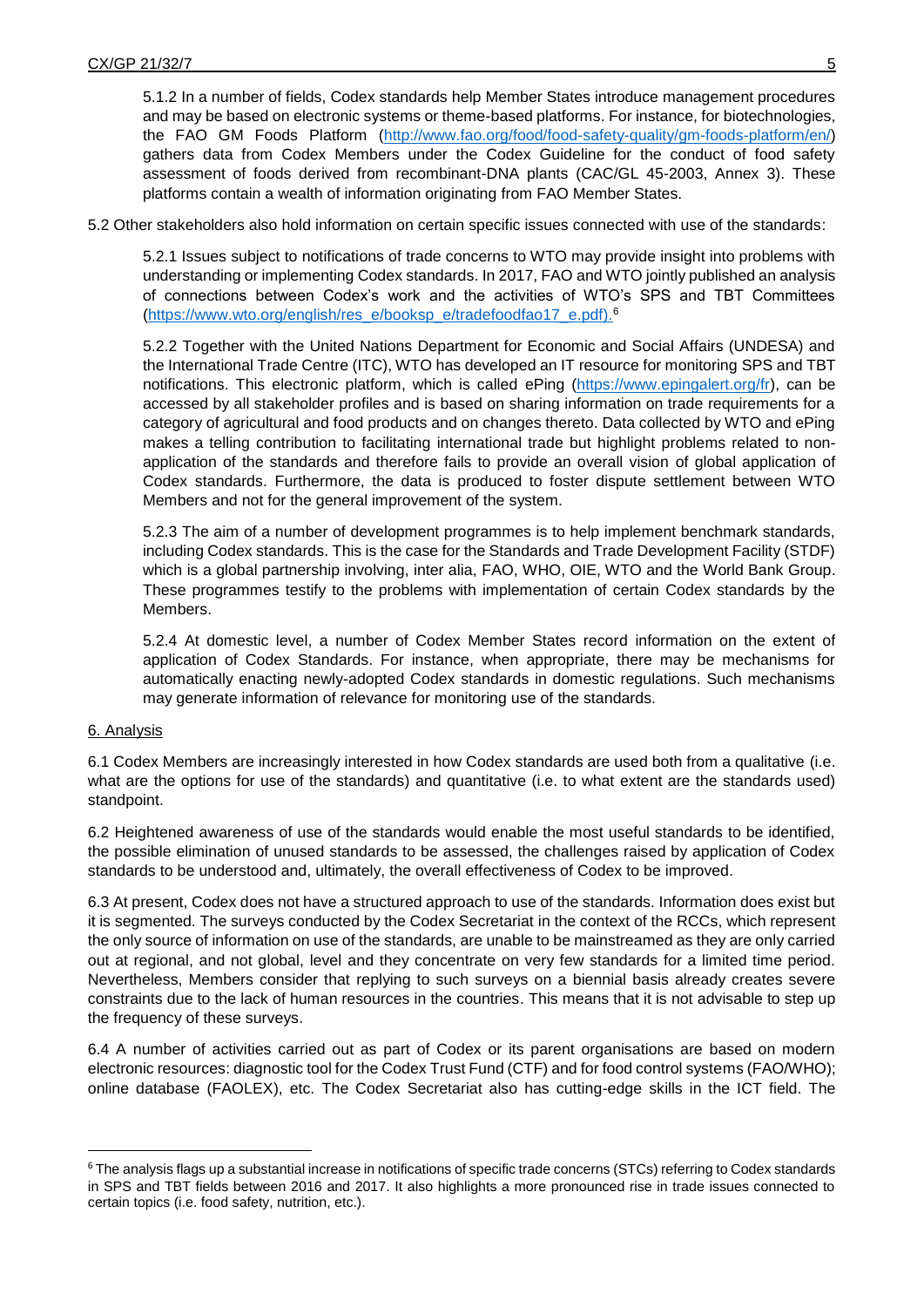development of artificial intelligence-based resources is being studied or has already been rolled out in international organisations that need to conduct big data analytics.

6.5 The Codex Strategic Plan 2020-2025 contains a commitment to develop a mechanism to measure impact of Codex standards. To build a realistic roadmap for achieving this objective, whilst drawing on the preliminary discussions conducted by OIE in accordance with the recommendations of CCGP31, the rollout of comparable methodology is suggested. The following proposals for recommendations are made as part of such an approach in successive steps. They are intended to structure CCGP discussions and should not be seen as measures that Codex will have to approve directly.

### 6.6 *Recommendation 1*

Agree as to what should be considered as "use" to monitor Codex standards. We could, for instance:

- 6.6.1 Define the term "use" or
- 6.6.2 Pinpoint relevant practices for use

This initial step would involve drawing up a register of conditions in which Codex Members use the standards to establish a list of core elements to take into account as regards use of the standards.

Knowledge gleaned from this step could also be used to identify roadblocks to implementation of the standards and the key factors for success in this area.

### 6.7 *Recommendation 2*

Establish a method to list existing data and identify the main gaps.

Drawing on the standards, a systematic approach could involve mapping existing data concerning their use. The idea would be to determine whether or not there is available data for each Codex standard and to list its nature and source, where applicable.

The results could be presented on the following spreadsheet:

| Standard | Main<br>user<br>operator,<br>authorities) | supervisory (yes/no) | (example:   Available data   Source | (i.e.:<br>Committee, etc.) | FAOLEX. | <b>SPS</b> |
|----------|-------------------------------------------|----------------------|-------------------------------------|----------------------------|---------|------------|
|          |                                           |                      |                                     |                            |         |            |
|          |                                           |                      |                                     |                            |         |            |

This basic information could be supplemented by qualitative comments from the Codex Secretariat, Codex Members (for instance, concerning a national regulation or specific problems) and any other stakeholder.

It should be said that implementing this recommendation could require considerable work. A progressive approach could include:

6.7.1 grouping comparable standards (i.e.: codes of hygienic practice, MRLs for pesticides, etc.); or

6.7.2 launching a pilot phase for selected standards. In this respect, it could be advisable to factor in standards selected for conducting surveys in the context of the RCCs.

### 6.8 *Recommendation 3*

Instances of standards for which little data has been identified could be examined according to the outcomes of the mapping phase described in recommendation 2. When considered relevant by Codex Members or the Secretariat, an analysis on a case-by-case basis could allow a more in-depth investigation to be conducted in order to determine whether these gaps can be explained by the fact that the standards are not used, or whether additional data should be actively collected.

## 6.9 *Recommendation 4*

Reflect on the resource(s) to be allocated, if appropriate, to implementing the various recommendations which may be supported by the Committee. Due to the problems experienced by Codex Members in responding to